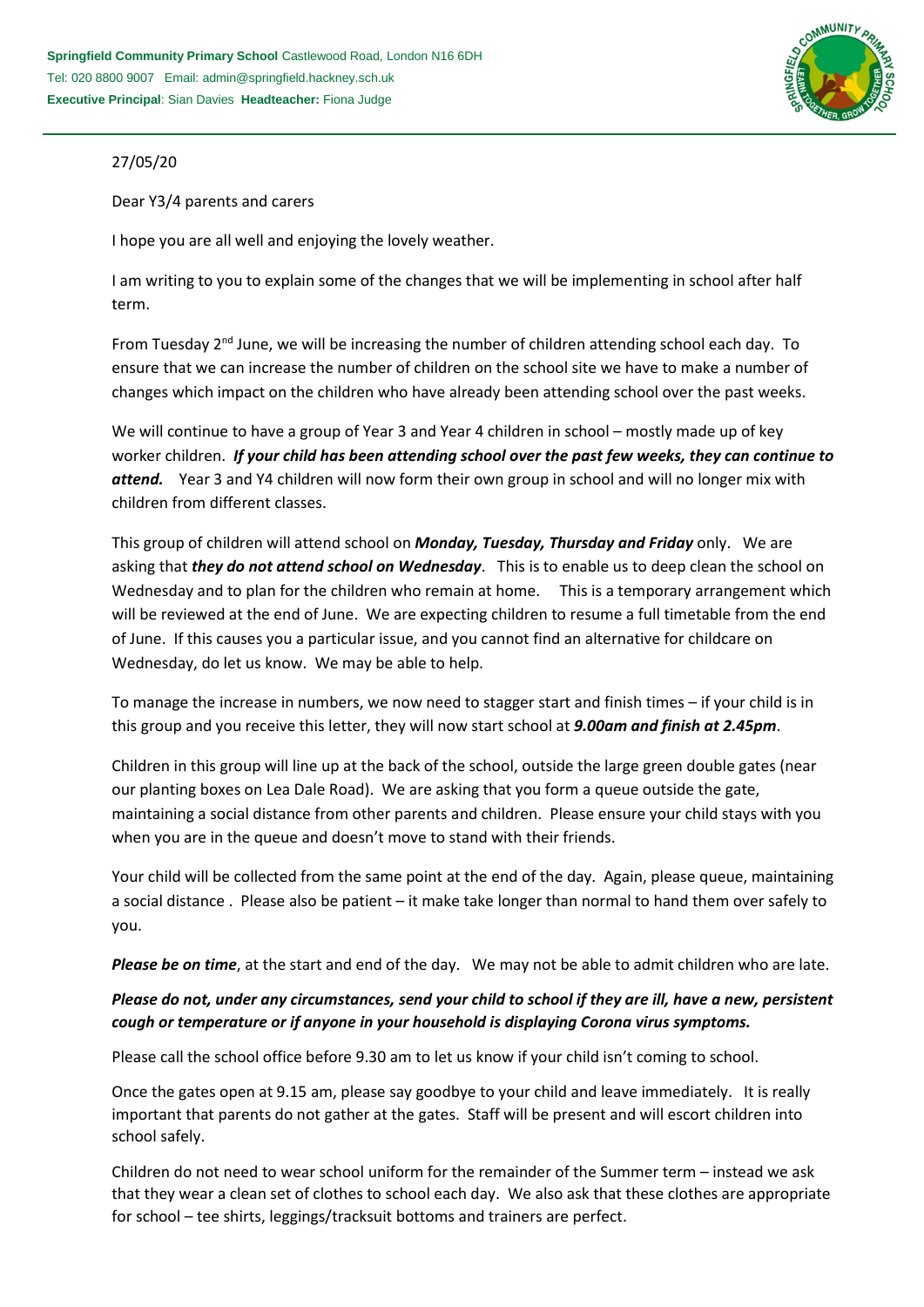We ask that you send your child into school with a named water bottle which we will keep in school and if possible a small bottle of hand sanitiser (don't worry if you can't get hold of this – children will be washing their hands regularly throughout the day).

To reduce the risk of transmission of the Corona virus, we will not be sending home any reading books or homework books and ask that your child doesn't bring anything into school from home.

If your child has packed lunch, please send it into school in a plastic lunchbox.

Please do not come onto the school site or the school office. Teachers will not be able to have conversations with parents at the gate. If you would like to talk to your child's teacher, please send an email to [admin@springfield.hackney.sch.uk](mailto:admin@springfield.hackney.sch.uk) and they will give you a call back.

We have worked hard to ensure we have done everything we can to minimise risk as the number of children coming back to school increases. We have put considerable thought into how we can ensure our children, staff and community are as safe as possible. We understand that there may be some changes that you are not happy with, including not being able to talk to your child's teacher when you drop off and collect your child. However, do be aware that these changes are hopefully only temporary and are in place to keep everyone safe.

Although your child's day will be different in lots of ways, we will of course ensure we support them and make them feel safe and happy back at school. We will explain carefully to them why we are making changes to our school day and help them to adjust to being back in school, if they have been at home for this period.

 If there is something you want to share with us about your child, or you have any questions, please send an email to [admin@springfield.hackney.sch.uk](mailto:admin@springfield.hackney.sch.uk) 

Thank you for all your support and understanding throughout this difficult period. We look forward to seeing you all at the school gate very soon.

Best wishes

From fudge

Headteacher